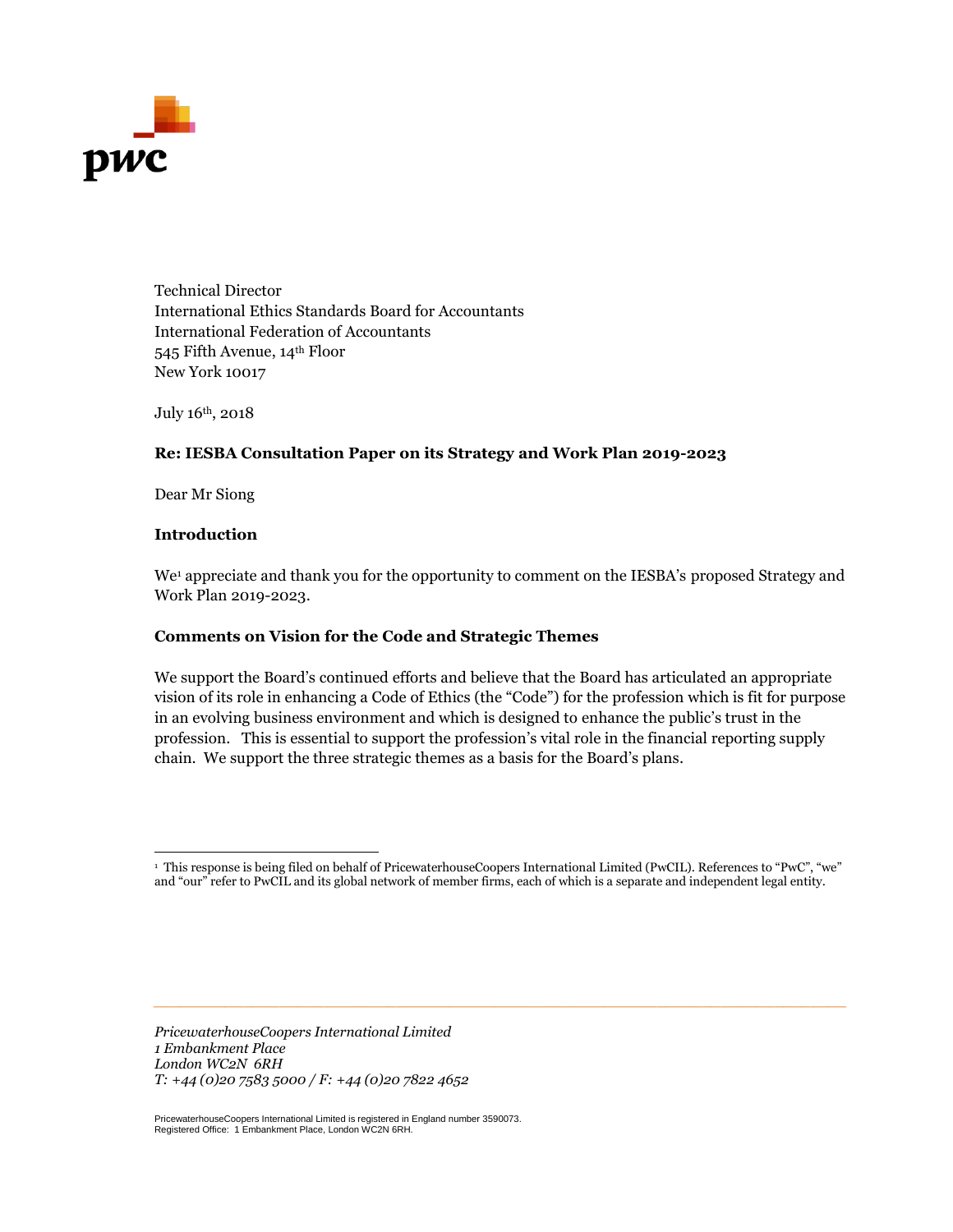

We continue to encourage the Standard Setting Boards to work closely together and agree that there should be an enhanced level of strategic and technical coordination with the International Auditing and Assurance Standards Board in particular.

We encourage the Board to be more ambitious in its proposed timescales.

In broad terms, we support the proposals outlined in the plan but comment by exception on certain matters below.

## **Detailed comments**

We consider that there is an urgent need to bring stronger **collaboration and coordination** between those with responsibility for ethics standards and those with responsibility for audit and assurance standards. This has not been achieved to date but we recognise that both the IESBA and IAASB are making efforts to enhance the degree of cooperation and collaboration on key Standards. ISQC1, ISQC 2 and ISA 220 are prime examples of where there is a need for close co-ordination to ensure that the Standards developed by the IAASB reflect the IESBA's view point and are consistent with the Code, where appropriate. There are others such as the impact of evolving technologies, consideration of service delivery models, the definition of listed entities and the post implementation review of NOCLAR. We encourage the Board to pursue this effort.

We agree that there is merit in the Board considering the topic of **technological developments** but the Board should be mindful to focus on the ethical implications of these developments. This could be best achieved by developing a clear link to the relevant fundamental principles, notably objectivity, professional competence and due care, and confidentiality, illustrated by examples. The fundamental principles should be used as a basis to determine if and how behavior is expected to be influenced and what changes to the Code might therefore be warranted.

In general terms, we recognise that the provisions in Section 290 of the extant Code relating to **nonassurance services (NAS)** were largely developed some twelve years ago and that there have been some significant changes in the range of services that firms are providing to clients today (e.g. digital solutions) and in the way that those services are delivered (e.g. using service delivery centres, centres of excellence, and use of third parties). Accordingly, there is scope for updating the Code in this area so that it is fit for purpose in today's environment. That said, we remain supportive of the principles approach to evaluation of threats to compliance with the fundamental principles, and independence, and encourage the Board to avoid rules that do not provide flexibility to handle the current and future developments in service offerings and delivery models. It is evident that rules that are not clearly articulated themselves result in uncertainty and risk inconsistent interpretation and application. Further, we encourage the Board to continue to develop its own thinking on what NAS prohibitions are appropriate in the International Independence Standards, applying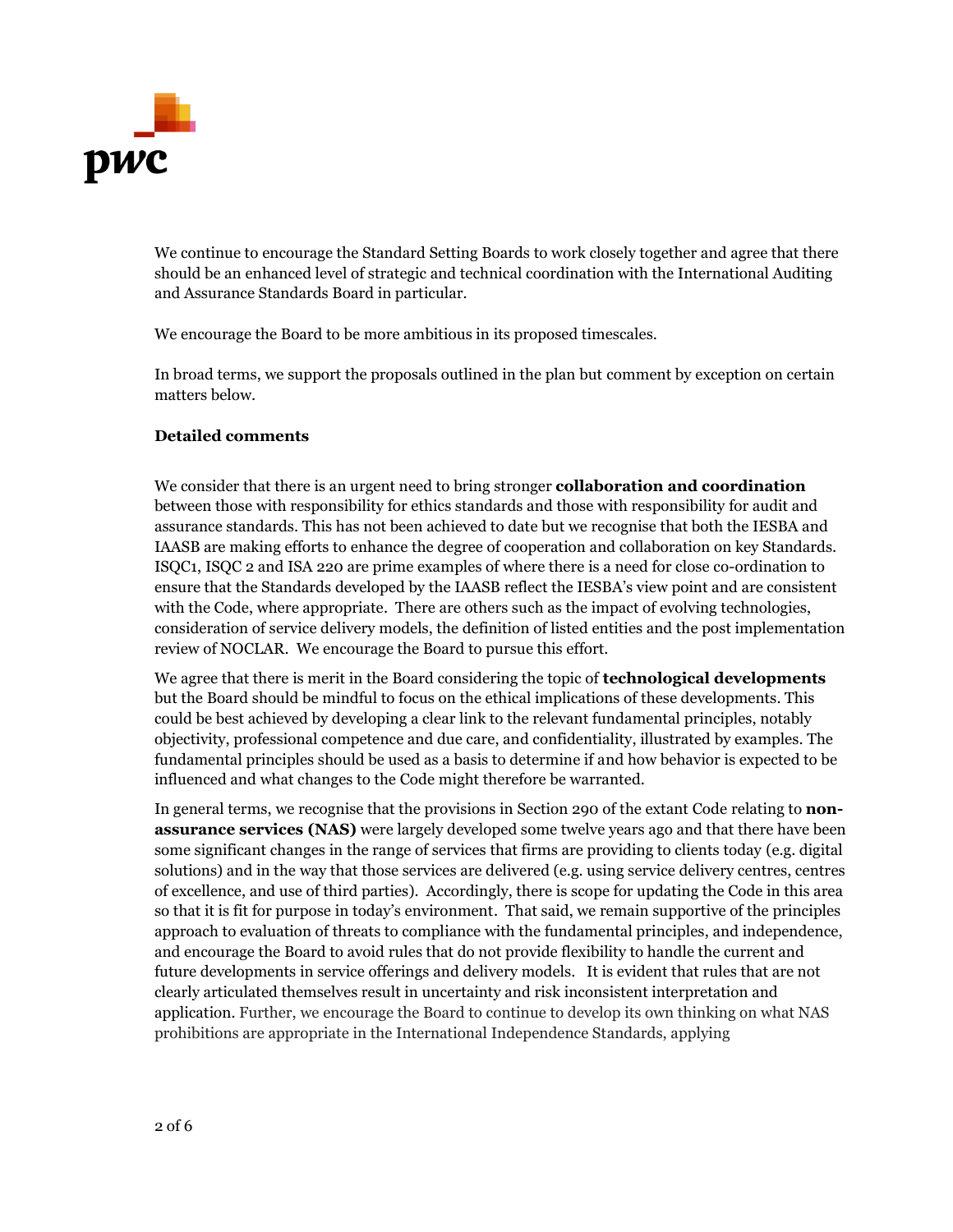

the conceptual framework approach, rather than aligning with the views of any particular regulatory framework.

As regards the proposed activity on **tax planning and related activities**, we commented in our response to the 2017 questionnaire that the purpose of tax planning by companies is to manage their compliance obligations and tax risks, and also one of their most significant costs of doing business, and it is therefore consistent with management's responsibilities as stewards of corporate resources. Related to this is also recognition of the long-term importance of the integrity of tax systems around the world. Professional advisers that understand both of these fundamentals play an important role in advising their clients, helping them to understand their obligations and to make informed business decisions on tax issues.

There can be significant challenges for tax professionals undertaking this role in an environment in which tax rules and the interpretations of those rules are subject to continuous change and wider stakeholder interest. In particular, there has been an unprecedented volume of change in the international tax arena in recent years, with US tax reform, ongoing competition between countries and regions, and the debates on the tax treatment of digital business all contributing to an evolving international system that - notwithstanding the efforts of the OECD - is in a state of flux and carries uncertainty and the risk of ongoing disputes between countries.

One important focus of the OECD Base Erosion and Profit Shifting measures has been to address how certain international activities should be taxed, in particular mismatches between country tax systems such as hybrid entities and hybrid instruments. However the BEPS measures do not resolve the ongoing debate around the question of where such taxation should arise. This challenge is exacerbated by the changing nature of many business models with the increasing emphasis on digital activities.

Ethical principles and/or Codes of conduct can play an important part in guiding professional judgements that are made. They can therefore be part of a holistic solution to public interest concerns but only a part, given that those concerns are inherently a combination of (a) concerns about the systems themselves (whether the rules put in place by Governments around the world are fit for purpose) and (b) concerns about perceived behaviour of those operating within the systems (i.e. taxpayers, tax advisors, and tax authorities).

Other parts of a holistic approach would include reviews of relevant parts of the tax system and greater transparency on the policy reasons driving the introduction of particular reliefs, both at a domestic country level and internationally.

Given the breadth of this topic, we would suggest that any review is undertaken in collaboration with other bodies to bring together different experiences and perspectives. To this end, we can see merit in the suggested "discussion paper or a thought piece to stimulate discussion on the topic among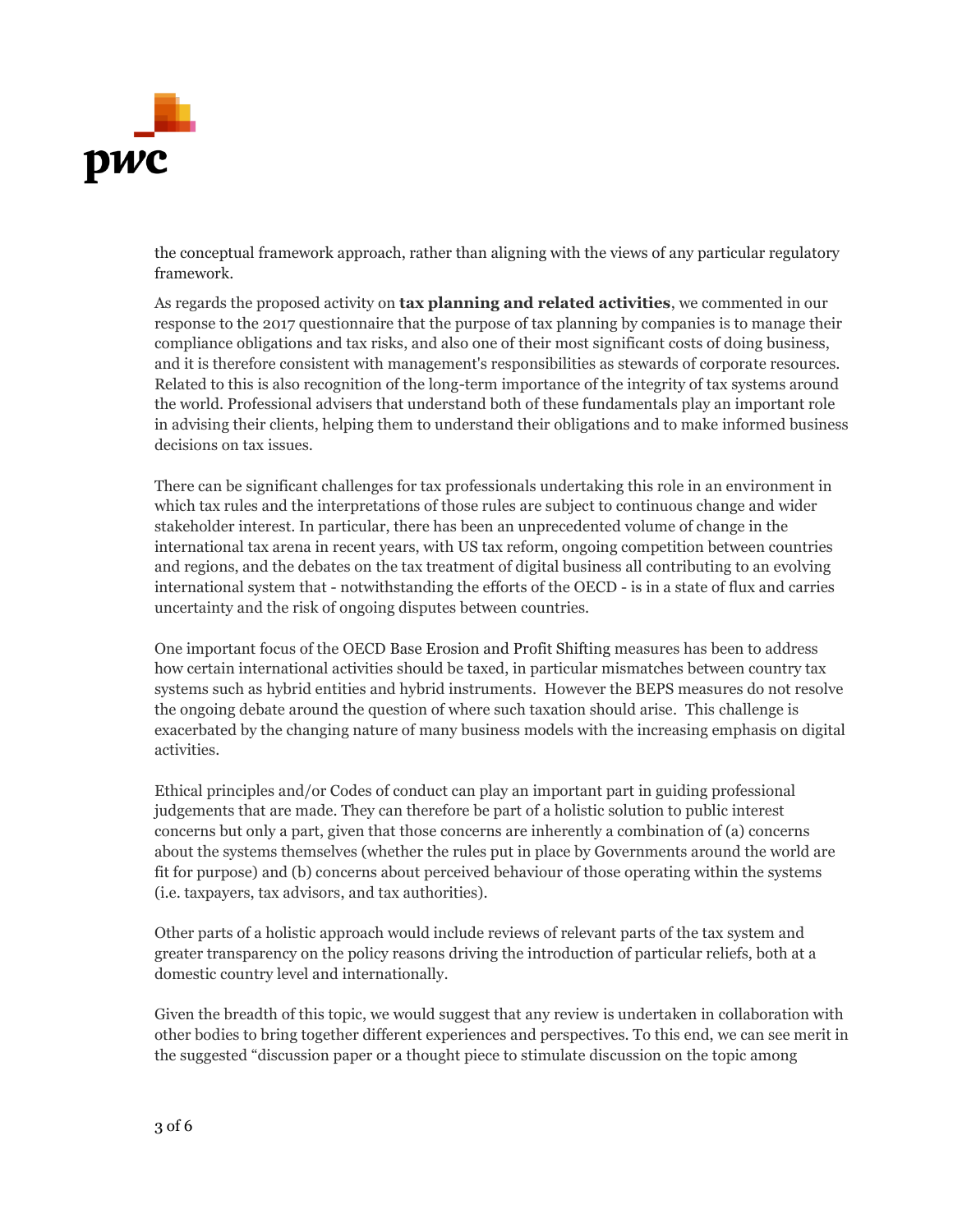

stakeholders from the perspective of a professional accountant's overarching obligation to comply with the fundamental principles". We would encourage sufficiently wide stakeholder engagement in the development stage of such a paper, not only after its publication.

We also agree, as noted in the plan, that this topic is relevant for, and impacts, both Professionals in public practice and Professionals in business (we would add to that Professionals working in tax authorities) and thus would need to be considered from all of these perspectives. Indeed this seems entirely appropriate given the importance of the tri-partite relationship between tax authorities, taxpayers and advisers in the effective implementation of a tax system that aims to build compliance, sustainability and trust.

As mentioned in our response to the 2017 questionnaire, we do not believe that a focus on **materiality** as used in the Code should be a priority. We are not aware that the absence of guidance on the use of materiality considerations, outside of the provisions relating to NAS, is giving rise to practical issues or concerns and there is already broad and consistent understanding within at least the Forum of firms on how to apply the concept.

As regards communication with **those charged with governance** (including audit committees), we believe that further guidance in the Independence Standards on the types of issues and matters that should generally be discussed with audit committees might be helpful, including the form and timing of such communications.

The independent audit committee plays an important role in supervising the extent and nature of any services provided by audit firms to audit clients and in overseeing the compensation firms receive for such services.

The role of the audit committee in supervising the engagement of the audit firm for audit and nonaudit services, and the internal consultation arrangements in audit firms, reduce the opportunity for any intimidation or commercial incentivisation of the auditor by the company's management.

We are of the view that threats to independence can be managed by a mix of:

- Enhanced oversight by the audit committee of auditor independence, and
- Additional disclosure in corporate reports about the nature and level of fees from other services.

The Board should remain mindful that this is a Code of Ethics for professional accountants, including International Independence Standards, and yet we observe that the recent Board discussion paper on **Fees** suggests that the Board might consider the following matters:

- Fee caps on Non-assurance services (NAS) provided to audit clients
- Pre-approval of NAS by TCWG, and even
- Business models adopted by firms.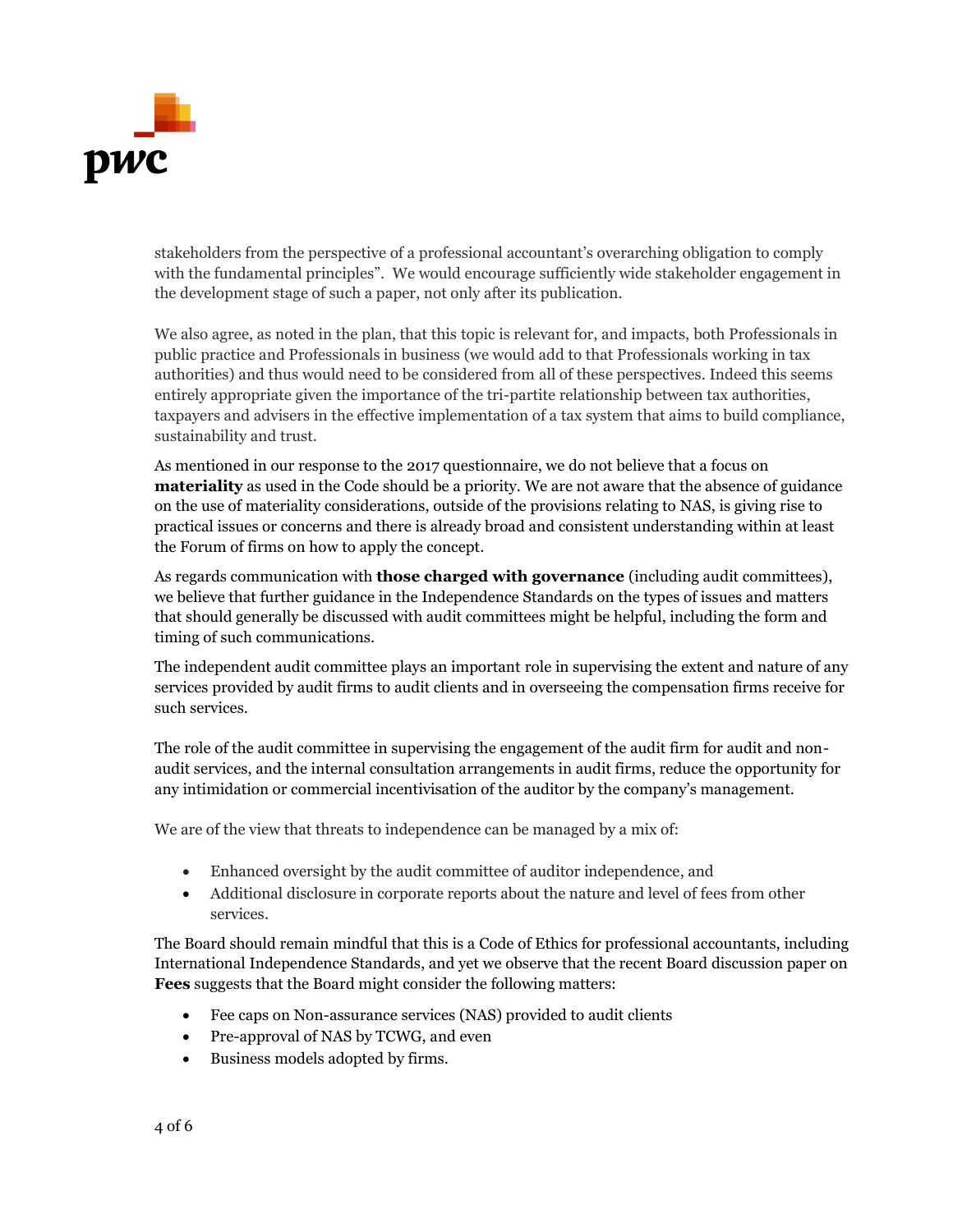

We believe that these, together with any additional disclosure requirements, are matters for local law and regulations related to corporate governance or independence related standards established by the relevant regulator and are not matters for a professional Code of Ethics. We also note that any steps the Board might consider taking in these areas may be anti-competitive and an inappropriate potential restraint of trade.

We accept, for example, that the ratio of audit to non-audit fees is something that an audit committee may well wish to consider in its oversight of auditor independence and that the Code may usefully include some general considerations in relation to such an issue.

It could be helpful to add application material in Part 2 of the Code dealing with the PAIB's responsibilities in acquiring and overseeing the provision of services (assurance or otherwise) to the entity (recognizing the limitation that TCWG may not be professional accountants and therefore not subject to the Code).

# **Specific request for comments**

*Q1 Do you agree with the proposed criteria for IESBA to determine its actions and priorities over the Strategy period?*

In general, we agree. However, we believe that consideration should also be given to whether a particular issue is really a matter to be addressed in a Code of Ethics, which should be designed to influence behaviour rather than extending into issues that are more correctly the jurisdiction of local regulators, especially where the matter pertains to the responsibilities of corporates and may be a restraint on trade. See, for example, our comments on fees above.

We also agree with the comment early in the paper that Standard Setting should be evidence based and recommend that this too be encapsulated in the criteria (i.e. is there persuasive evidence that an issue needs to be considered by the Board?).

*Q2 Do you support the actions that have been identified with respect to each strategic theme?*

Please see comments above.

*Q3 Do you think the IESBA should accelerate or defer any particular work stream?*

As noted above we suggest that the work on materiality is not a priority and should not be included in the SWP.